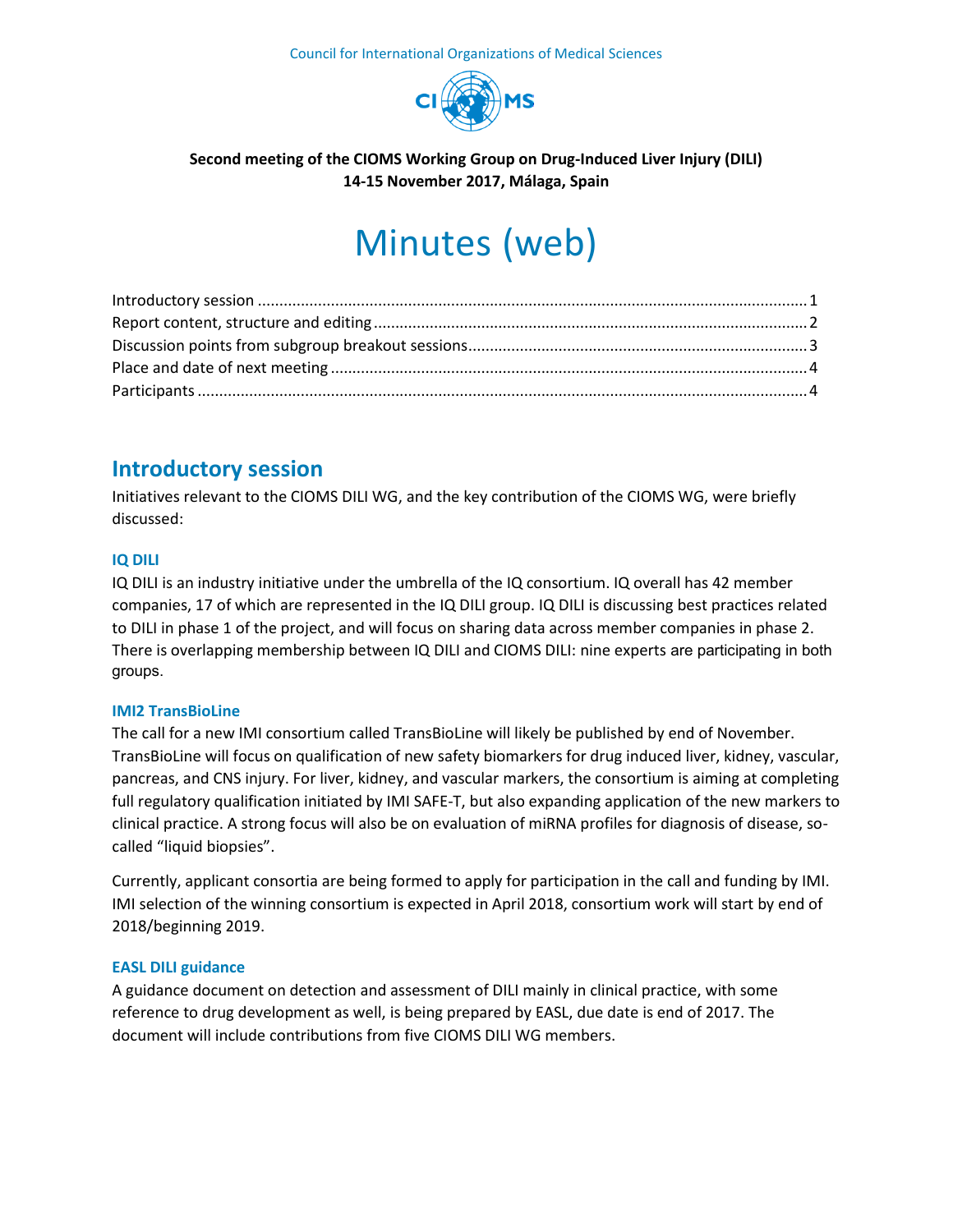

#### **The CIOMS DILI initiative**

The key feature differentiating the CIOMS DILI initiative from other efforts is inclusion of all key stakeholders in CIOMS, i.e. global regulators, academic Key Opinion Leaders, WHO and industry members, encompassing broad international participation (European, Eastern Mediterranean, African, South-East Asian and Western Pacific, and American) to capitalize on synergies and prevent redundancies.

## <span id="page-1-0"></span>**Report content, structure and editing**

The CIOMS DILI white paper will likely be an online publication. However, publishing the document as hard copy is feasible as well. The guidance will not have binding character, but may serve as foundation for future regulatory guidance, such as a potential corresponding ICH guidance.

In terms of content, structure, and editing of the CIOMS DILI paper, it was agreed to:

- Use standardized language for recommendations, e.g. "not clear yet" vs "to be considered" vs "recommended" vs "required",
- Avoid overly prescriptive language,
- Have clear, brief boxed recommendations preceding each subsection,
- Ensure consistency, and a relevant, practical, homogeneous approach, considering this will be an open, ongoing process,
- Provide reasonable level of detail, highlighting weakness of data and knowledge gaps,
- Establish an editorial group to take care of compiling and aligning the main sections of the paper. Members of the editorial group will be CIOMS secretary, WG and subgroup chairs, Mark Avigan as regulatory representative, Walter Straus as industry representative, and both rapporteurs.

Professional writing support may be needed towards finalization of the document.

As for version control, it was suggested to avoid excessive editing in track changes mode, but rather have suggested edits included in comments in the document margin, and compile edits and comments regularly into tractable master versions.

The final document should be structured into:

- Introduction
	- o Differentiate guidance from guideline
	- o Describe general process
- Background
	- o Key issues
	- o Discussion
- Key recommendations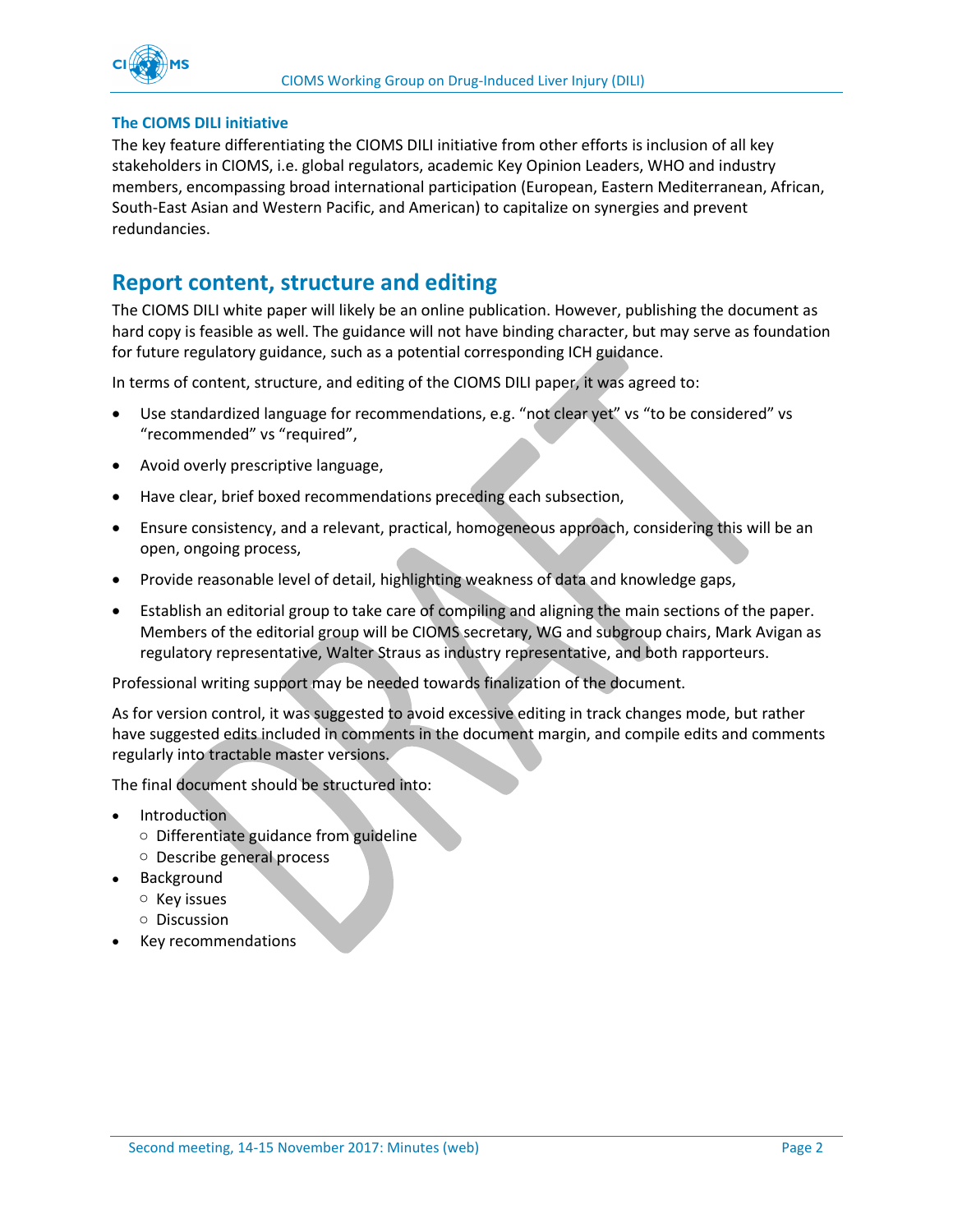## <span id="page-2-0"></span>**Discussion points from subgroup breakout sessions**

## **Group 1: Principles in Detection, Characterization and Risk Assessment of DILI in Clinical Trials and Post Marketing**

Three key points were identified:

- 1. Summarize state of the art, reach consensus on key points
- 2. Causality assessment: RUCAM vs expert opinion, RUCAM not sufficient
- 3. Create CIOMS eCRF, discuss cut-offs for filling in CRF

Other points discussed:

- Separate development from clinical practice recommendations
- Industry and regulators will be key target audience
- Issue of duplicate data entry with associated data entry errors: to be solved at the company level
- TRANSCELERATE efforts on common standard protocols may help for CRF
- A data collection form for post marketing is not planned

## **Group 2: Liver Safety Biomarkers: Recommended strategies for pre-marketing and post-marketing studies and efforts**

The following points were discussed:

- Section structure: have summary synopsis/recommendation box, then text
- Ethics: foresee statement on newly identified risk factors
- New biomarker results from post marketing PV and controls from CT should go into a database to ensure dissemination of new relevant knowledge.
- Post marketing: take section on registries out into group 1, keep tables, write short section on biomarker sampling in registries
- Overlap with group 1: data elements, data capture form via LiverTox
- Can we recommend post marketing studies on a regular basis?
- Limitations of current registries: multicenter DILI registries are accruing biological samples to validate existing liver safety biomarkers and help identify new, improved biomarkers. However, these efforts are limited by the lack of pre-treatment and on-treatment samples and potential referral bias, emphasizing the need for prospective registries of patients in the general population taking drugs wherein biological samples are collected for future use pre-treatment, on treatment , and at the time of DILI onset.
- Should we recommend collecting baseline data (and samples??) at least for new drugs that have a signal already? Could this be done in health care provider groups such as Veterans Administration, or Kaiser Permanente in the U.S.?

## **Group 3: DILI risk stratification, minimization, and communication**

The following points were discussed:

- Discrepancies across labels, oncology/immuno-oncology drugs
- Japan: often recommendation for liver test monitoring, more frequently than in US and Europe
- Look at monitoring practices across countries
- Optimal monitoring of drugs; learn from TBC treatment with clearly liver toxic drugs
- What about patients as target audience? To be considered at a later stage.
- Who is at risk? Define risk factors.